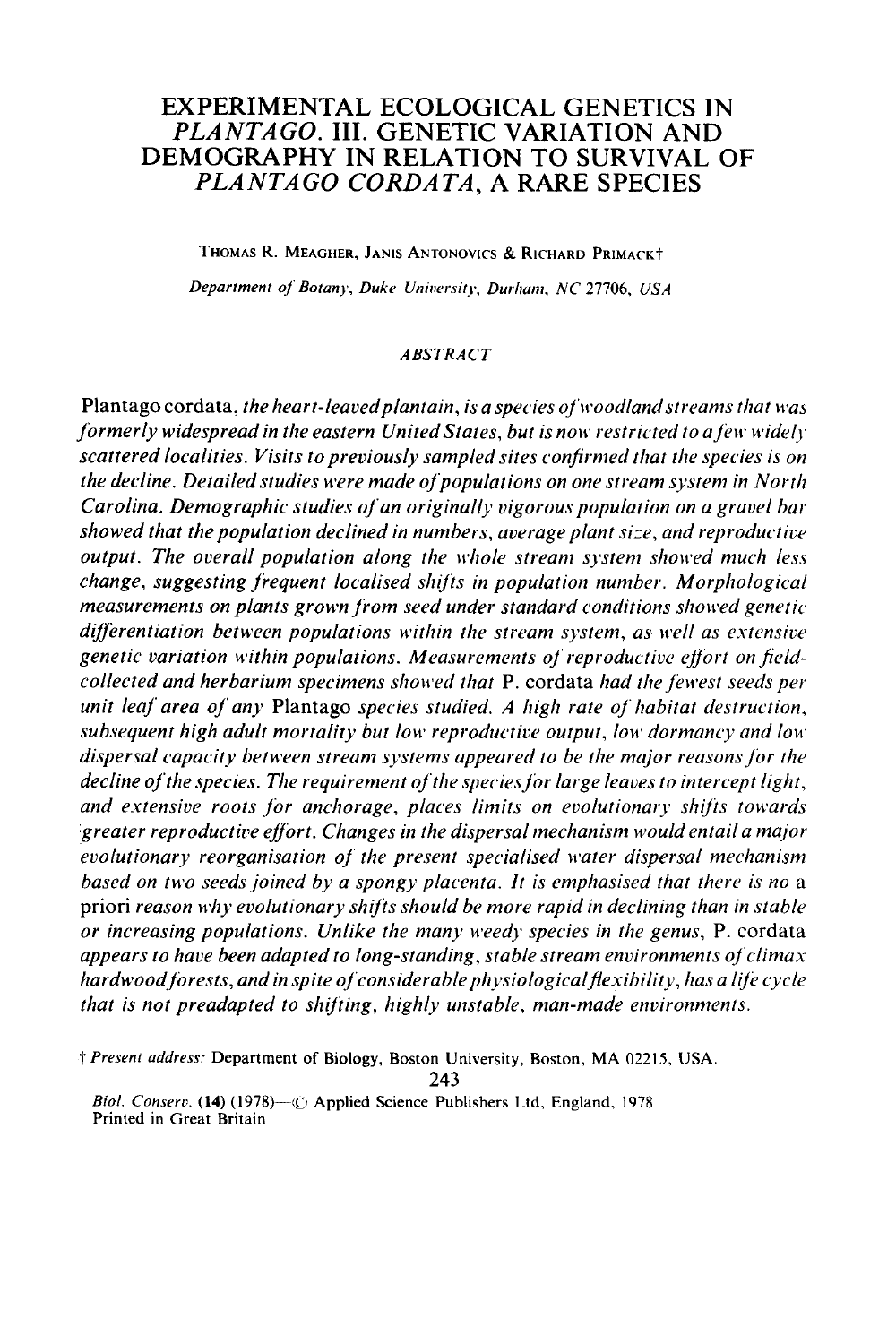#### INTRODUCTION

In spite of the continually growing interest in rare and vanishing plants it is remarkable that almost no studies beyond anecdotal reports exist in the literature of the ecology, population biology, and genetics of rare species. Such information is of considerable interest since it bears on problems of extinction at the population and evolutionary levels. It is pertinent to ask for what reasons a population (or species) loses in the ecological and evolutionary race and how a population 'senses' its own decline and what genetic responses might be expected (cf. Cole, 1954). In addition what impact will persistent rarity have on the evolution of a species, for example with regard to predators and pollinators. As has been pointed out by Antonovics (1976), plants are particularly suited to answering such questions since, as well as being experimentally convenient, they are readily located and can be sampled in various non-destructive ways. From a more practical viewpoint, such studies may be expected to yield information on ecology and life-history that is pertinent to the preservation of the species in question; and such studies may point to general factors, both in the environment and in the biology of a species, that are likely to result in extinction.

The present study examines these questions in relation to *Plantago cordata* Lam., the heart-leaved plantain. This species is characterised by a widespread geographical range, within which it is highly localised. It is found from the Hudson River in New York to the east, south into northern Florida, west as far as central Missouri, and to the north throughout the midwestern states and into Ontario. Despite this wide range, only about three dozen populations of this species have been reported (Svenson, 1935; Clute, 1942; Harper, 1945; Godfrey, 1961; Basset, 1967; Tessene, 1969). It seems to be most common in Missouri where Steyermark (1963) reported it as 'abundant along streambeds.' Tessene (1969) regards *P. cordata* as a victim of civilisation, once common but now becoming extinct. Visiting localities where P. *cordata* had been collected in the past, he found that in many cases the plant was absent and the habitat destroyed by man's activities. The species appears to have become extinct in Michigan (Wagner *et al.,* 1977) and Virginia (Tessene, 1969). The rarity of *P. cordata* is in contrast to other species in the same genus, such as P. *lanceolata, P. major,* and *P. rugelii,* which are well known as successful, worldwide weeds.

Typically, *P. cordata* is found growing partially or wholly submerged on gravel bars and along the banks of shallow rock-bottomed streams. The plant may also be found in low-lying woods, usually on the flood plain of a nearby stream. It forms a perennial rosette with a large fleshy upright rhizome and long, thick, cord-like roots which penetrate among, and cling to, rocks on the stream bed. Leaf size and shape vary considerably with season and environmental conditions. The plants range from having large leaves (up to 75 cm in total length), forming 'giant' rosettes in the summer, to bract-like smaller leaves (less than 8 cm in total length) in the winter.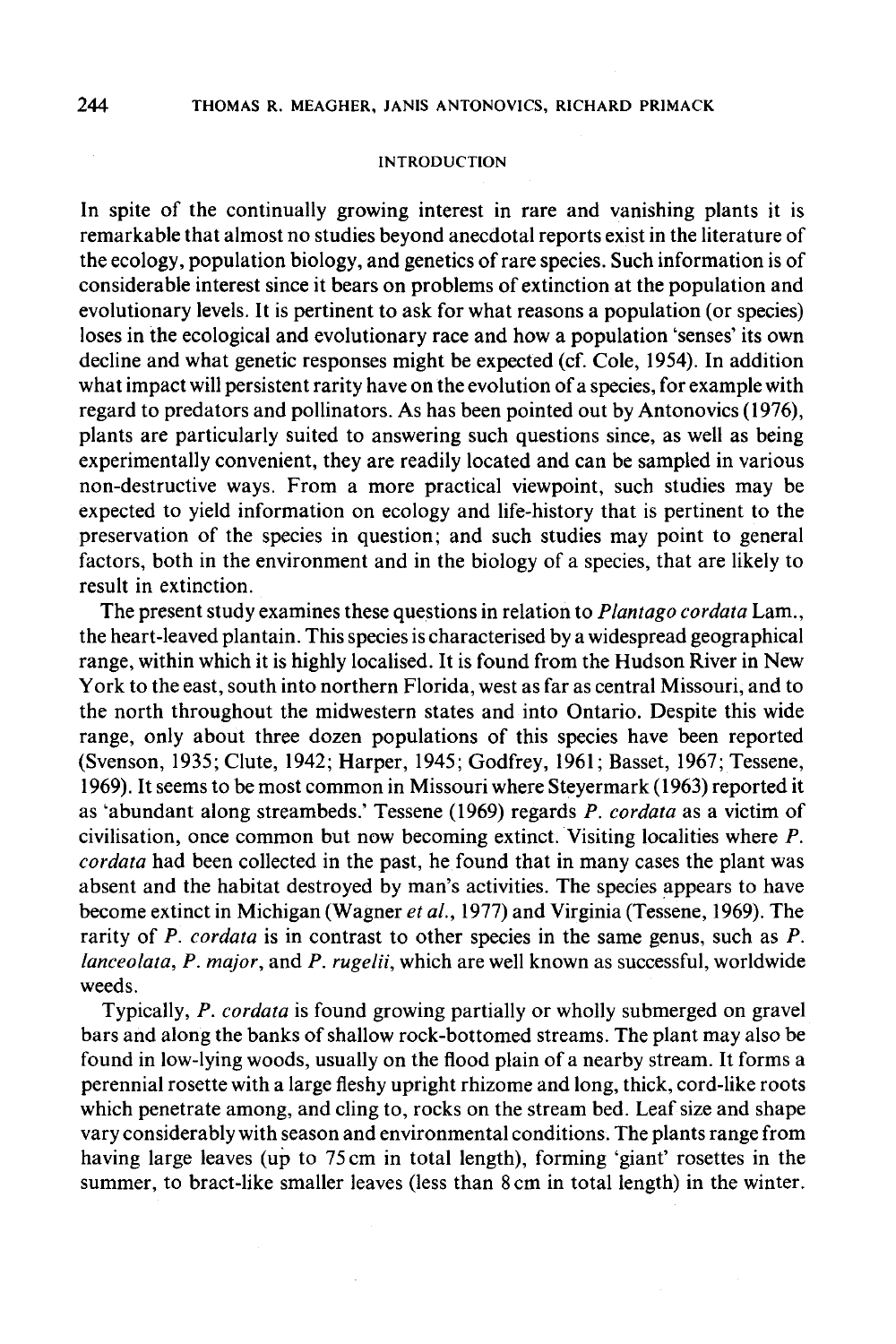**Plants flower in mid to late April and may undergo vegetative reproduction by offshoots from the main stem. Further descriptions of** *P. cordata* **and its habitat are given by Basset (1967), Basset & Crompton (1968) and Tessene (1969).** 

**This study was undertaken both to investigate possible causes of the rarity of P.**  *cordata* **and to gain insight into population biology and genetic variation of a rare, rather than a common, plantain species. During the course of the study natural populations of** *P. cordata* **were visited throughout much of its range and detailed studies were made on one population with regard to longevity, reproductive effort, small-scale population differentiation, and genetic variation for quantitative traits.** 

## MATERIALS AND METHODS

The sites visited during this study are listed in Table 1 and include localities within much of the range of *P. cordata.* In North Carolina, this species occurs in scattered

| Sites visited                                                                         | <b>Results</b> | <b>Comments</b>                                                                                                                                                                                                                              |
|---------------------------------------------------------------------------------------|----------------|----------------------------------------------------------------------------------------------------------------------------------------------------------------------------------------------------------------------------------------------|
| North Carolina                                                                        |                |                                                                                                                                                                                                                                              |
| Beaverdam Creek, Davidson Co.<br>Ohio                                                 |                | Present Studied in present report.                                                                                                                                                                                                           |
| 3.2 km E of Peebles, Adams Co.                                                        |                | Present Plants found in stream at back of<br>quarry, but infrequent. Population<br>did not appear as large as reported<br>by Tessene (1969). Portion of the<br>stream bulldozed, the rest encroached<br>upon by piles of stones from quarry. |
| Indiana                                                                               |                |                                                                                                                                                                                                                                              |
| $11.2 \text{ km} \to \text{C}$ Columbia City,<br>Whitley Co.                          |                | Absent Land mostly cultivated with small<br>polluted streams. Generally the area<br>appeared inhospitable for <i>P. cordata</i> .                                                                                                            |
| Illinois                                                                              |                |                                                                                                                                                                                                                                              |
| Messenger Woods, Willis Co.                                                           |                | Absent Area is a park. The only stream was<br>explored from one end to the other.<br>Only P. rugelii found.                                                                                                                                  |
| Mathiessen State Park, La Salle Co.                                                   |                | Absent Stream located and explored from one<br>end to the other. Extensive<br>populations of P. rugelii but no<br>P. cordata.                                                                                                                |
| Missouri                                                                              |                |                                                                                                                                                                                                                                              |
| Sugar Creek, 7.6 km SE of Meta,<br>Maries Co.                                         |                | Present All Missouri sites in relatively<br>undisturbed areas.                                                                                                                                                                               |
| Sugar Creek, 3.2 km SE of Meta,<br>Osage Co.                                          | Absent         |                                                                                                                                                                                                                                              |
| 8.8 km E of Anthonies Mill,<br>Washington Co.<br>Lost Creek, 11.2 km SW of Warrenton, | Absent         |                                                                                                                                                                                                                                              |
| Warren Co.                                                                            | Present        |                                                                                                                                                                                                                                              |

TABLE 1

SITES FROM WHICH *P. cordata* HAS BEEN RECORDED AND WHICH WERE INVESTIGATED DURING THIS STUDY. IN ALL OF THESE SITES THE PLANTS WERE LOCATED ON A STREAM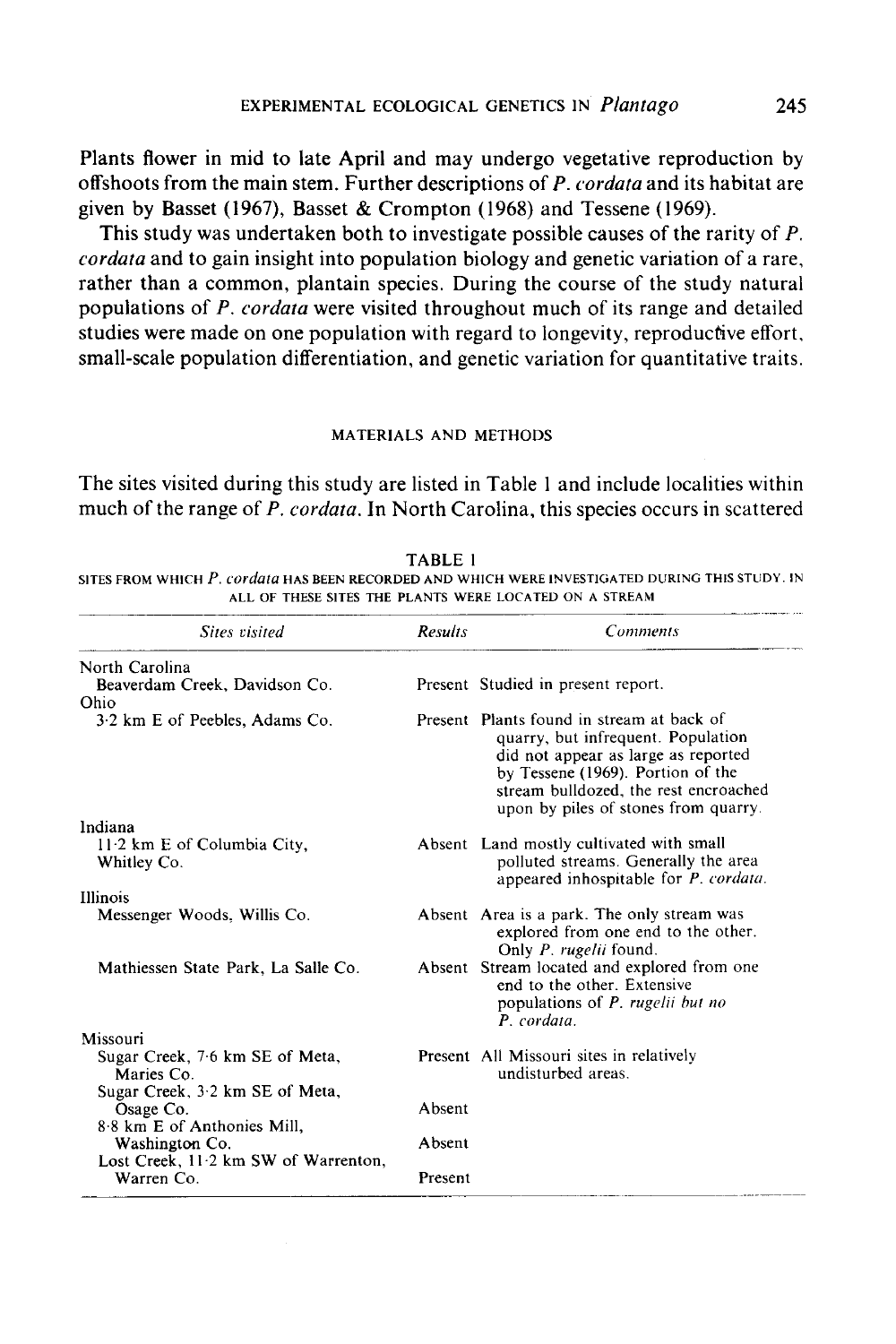populations along approximately 3 km of Beaverdam Creek in the southeastern corner of Davidson County (Fig. 1); it has also been reported, but we have not found it, in other parts of the Yadkin River System. The populations on Beaverdam Creek were the source of all material used in this study.

The site of the demographic studies was a gravel bar at the point along the stream indicated in Fig. 1. At this point, the stream is flowing through a bottomland forest. All the plants in a  $3 \times 5$  m<sup>2</sup> area were mapped intermittently from April 1974 to April 1977, a period that included four flowering seasons (April readings). On each visit the area was checked for new individuals and plants present were scored for number of leaves, inflorescences, and rosettes. In addition, a more general total population census was made of all plants between the bridge on Slate Mine road and the hog farm, in April 1976, September 1977 and April 1978. The total number of individuals on this stretch of the river was counted, with no attempt made to follow specific plants or their phenology.



Fig. 1. Map of southwest corner of Davidson County, North Carolina, showing regions (dotted) of Beaverdam Creek where *P. cordata* is found. Positions of the demographic study site, and of the upstream, midstream, and downstream sampling sites are indicated.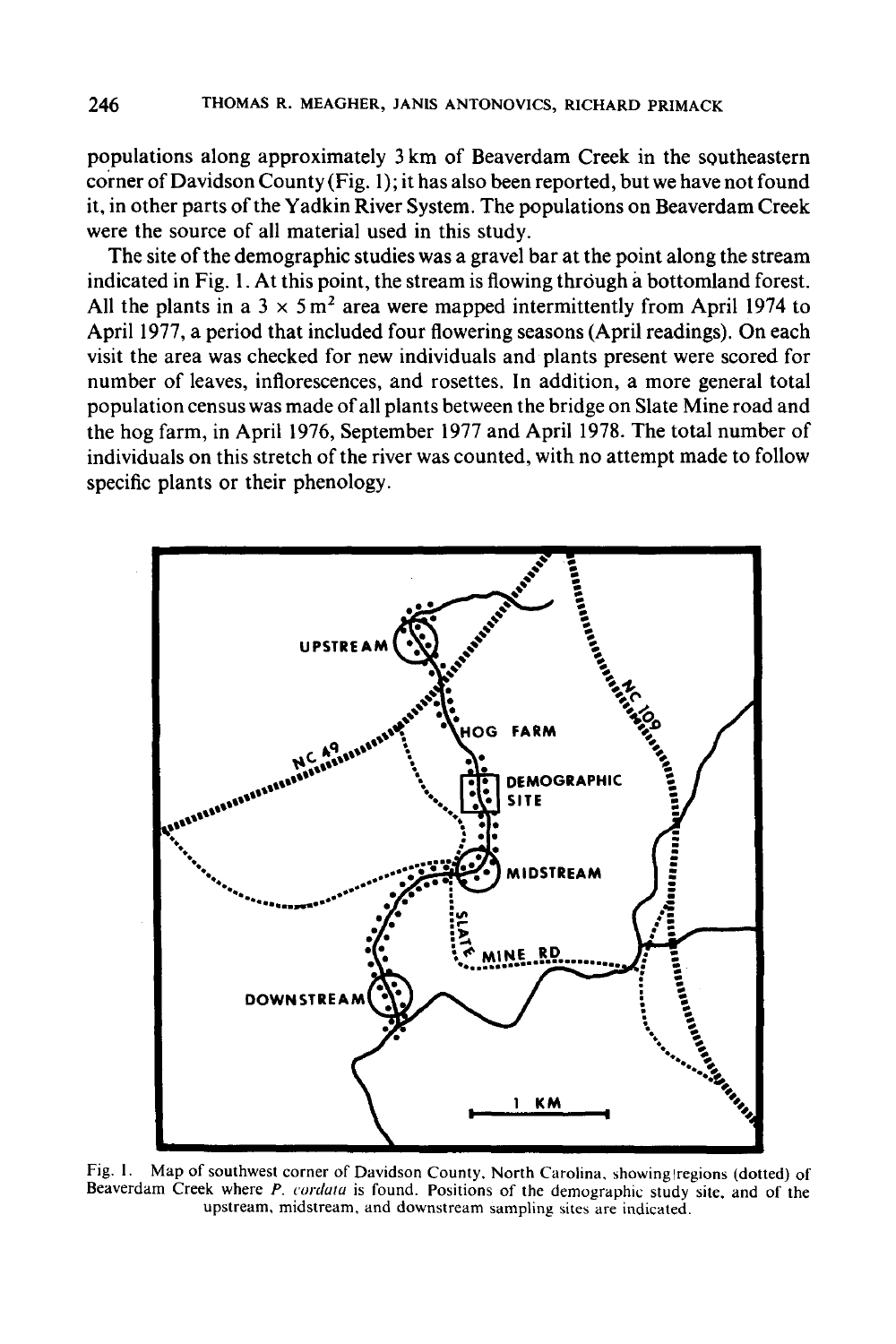In May 1974, seeds were collected by family (i.e. common female parent) from three populations (Fig. 1), indicated as upstream (25 families) midstream (21 families) and downstream (5 families). The upstream population (U) is located 180 m upstream from point of intersection of creek with North Carolina state road 49, and the midstream population (M) is about  $2.4 \text{ km}$  downstream from U just upstream from the intersection of the creek with Slate Mine Road. Both populations are on slate-bottomed streams in fairly undisturbed woods. The downstream population (D), about  $1.2 \text{ km from M}$ , is composed of widely scattered individuals in an area where the stream has been rerouted due to slate-mining activities. In contrast to U and M, the stream at this point is clay-bottomed and quite exposed. On 25 May 1974, approximately 5 plants from each family were grown from seed in flats in the phytotron, on a long day (16h) photoperiod. The seedlings were transplanted to individual pots after 21 days. Measurements were made after 36, 81, and 221 days on leaf number, and total length, width, and petiole length of the fourth leaf from the centre of the rosette. At 221 days the plants were measured for inflorescence and shoot number, and a pigmentation index was applied to each plant according to the amount of pigmentation in the petiole  $(1-5, 5)$  being heavily pigmented). These data were subjected to the simultaneous test procedure of Gabriel & Vax (1970) for multivariate and univariate comparisons of the three individual populations using analysis of variance.

| Site                                        | No. planted | No. surviving  |
|---------------------------------------------|-------------|----------------|
| 1. Creek in front yard, Parkwood, Durham    |             | ٦ª             |
| 2. Drainage ditch at roadside, Durham       |             | 4ª             |
| 3. Creek off North Flat River, Person Co.   | 18          | 8 <sup>a</sup> |
| 4. New Hope Creek, Orange Co.               | 18          |                |
| 5. Silver Hill Mine, in creek, Davidson Co. |             | 0              |
| 6. Healing Springs, in creek, Davidson Co.  |             | ٦u             |

TABLE 2

TRANSPLANT SITES AND RESULTS. ADULT INDIVIDUALS RAISED FROM SEED IN THE PHYTOTRON WERE TRANSPLANTED DURING SPRING 1975 AND THEN .CHECKED DURING SPRING 1977

<sup>a</sup> Plants flowered.

Following the termination of this study the plants were maintained in the greenhouse until the spring of 1975 when they were transplanted into various stream sites near Durham and in Davidson County (Table 2) to test the ability of adults to survive and grow in environments similar to, but far away from, the Beaverdam Creek area.

Fifteen plants with mature capsules were collected from the M site as part of a comparison *of Plantago* species with regard to reproductive effort (Primack, 1976). Data are presented for five perennial species: two are well-known weeds *(P. rugelii, P. major)* and the remaining three *( P. sparsiflora, P. tweedyi, P. eriopoda)* are in the same section of the genus *(Palaeopsyllium)* as *P. cordata.* The sites of the populations from which plants were obtained for these species are given in Table 3.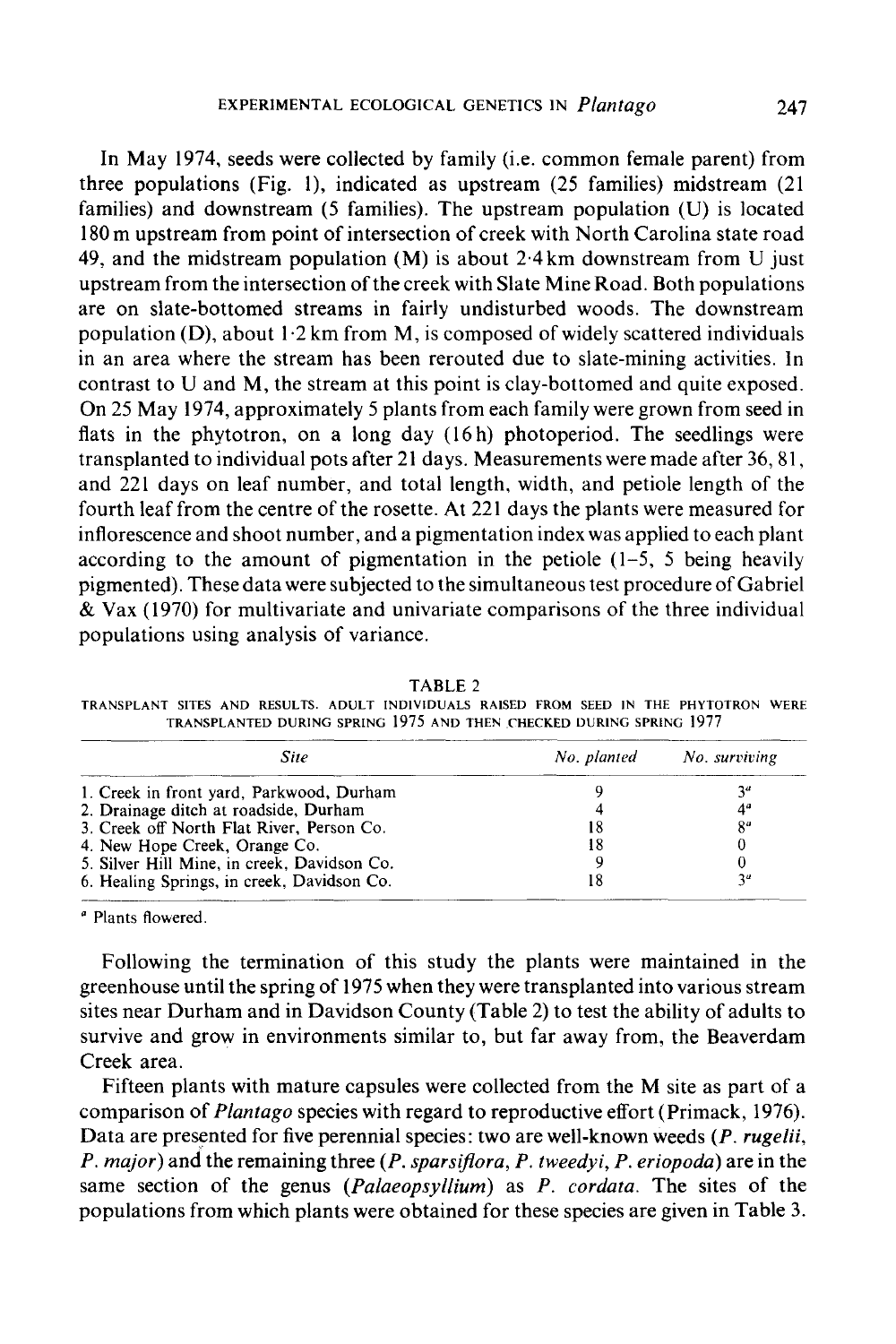**The plants collected were all fruiting individuals and were measured for total leaf area, number of inflorescences per individual, number of capsules per inflorescence (based on the number of capsules in the median sized inflorescence), number of seeds per capsule (based on three capsules per plant), and average seed weight (based on 10 seeds). The capsule number, seed number, and seed weight per unit leaf area were then derived from these data for each of the six species. Similar data were obtained for each of these six species from herbarium specimens using the methods of Primack (1976).** 

| ARE IN PARENTHESES                       |                      |                               |  |  |  |
|------------------------------------------|----------------------|-------------------------------|--|--|--|
|                                          | No. seeds/10 $cm2$   | $mg$ seeds/10 cm <sup>2</sup> |  |  |  |
| NATURAL POPULATIONS                      |                      |                               |  |  |  |
| P. cordata (stream edge, Denton, NC)     | $0.76 \pm 0.06$ (15) | $0.98 + 0.06$ (4)             |  |  |  |
| P. sparsiflora (roadside near pinewoods, |                      |                               |  |  |  |
| Georgetown, SC)                          | $1.02 + 0.04(19)$    | $0.96 + 0.04(19)$             |  |  |  |
| P. tweedyi (mountain meadow, Rabbit Ears |                      |                               |  |  |  |
| Pass, Colo.)                             | $2.15 \pm 0.09$ (18) |                               |  |  |  |
| P. eriopoda (mountain meadow, Jefferson, |                      |                               |  |  |  |
| Park Co., Colo.)                         | $1.77 + 0.14$ (4)    |                               |  |  |  |
| P. rugelii (lawn, Durham, NC)            | $2.24 + 0.05(20)$    | $1.79 + 0.06(20)$             |  |  |  |
| P. major (field, Newton, Mass.)          | $2.25 + 0.08(20)$    | $1.44 + 0.08(20)$             |  |  |  |
| HERBARIUM SPECIMENS                      |                      |                               |  |  |  |
| P. cordata                               | $1.15 + 0.06(20)$    | $1.29 + 0.10$ (7)             |  |  |  |
| P. sparsiflora                           | $1-42+0.10(14)$      | $1.33 + 0.11$ (7)             |  |  |  |
| P. tweedvi                               | $2.03 \pm 0.07$ (20) | $1.57 + 0.17$ (4)             |  |  |  |
| P. eriopoda                              | $1.62 \pm 0.08$ (20) | $1.51 + 0.10(13)$             |  |  |  |
| P. rugelii                               | $2.07 + 0.09(18)$    | $1.68 + 0.10(16)$             |  |  |  |
| P. major                                 | $2.50 \pm 0.08$ (19) | $1.67 + 0.08(16)$             |  |  |  |
|                                          |                      |                               |  |  |  |

### TABLE 3 **REPRODUCTIVE EFFORT IN NATURAL POPULATIONS AND HERBARIUM SPECIMENS OF SlX** *Plantago* **SPECIES EXPRESSED IN TERMS OF THE NUMBER OF SEEDS, AND mg OF SEEDS PRODUCED PER 10 cm 2 OF LEAVES. THE MEANS**

**AND STANDARD ERRORS ARE PRESENTED FOR THE LOGARITHMICALLY TRANSFORMED VALUES. SAMPLE SIZES** 

## **RESULTS**

**Nine sites where** *P. cordata* **had been found by previous workers were visited but this species was found at only four (Table 1). In addition, many streams that appeared suitable were explored in all of the states listed in Table 1, but no additional populations of** *P. cordata* **were located. The sites in Ohio and Indiana had been highly disturbed by a nearby quarry and farms, respectively. The Illinois and Missouri sites, however, appeared to have undergone no conspicuous habitat destruction since the last collection. These results support the contention (Tessene, 1969) that** *P. cordata* **is on the decline throughout most of its range except in central Missouri where several flourishing populations were found.** 

**The population size within the demographic study plot declined over four years (Table 4). Only two new plants were seen during this period; one arose from seed and the other sprouted from a root. The major period of mortality was between April**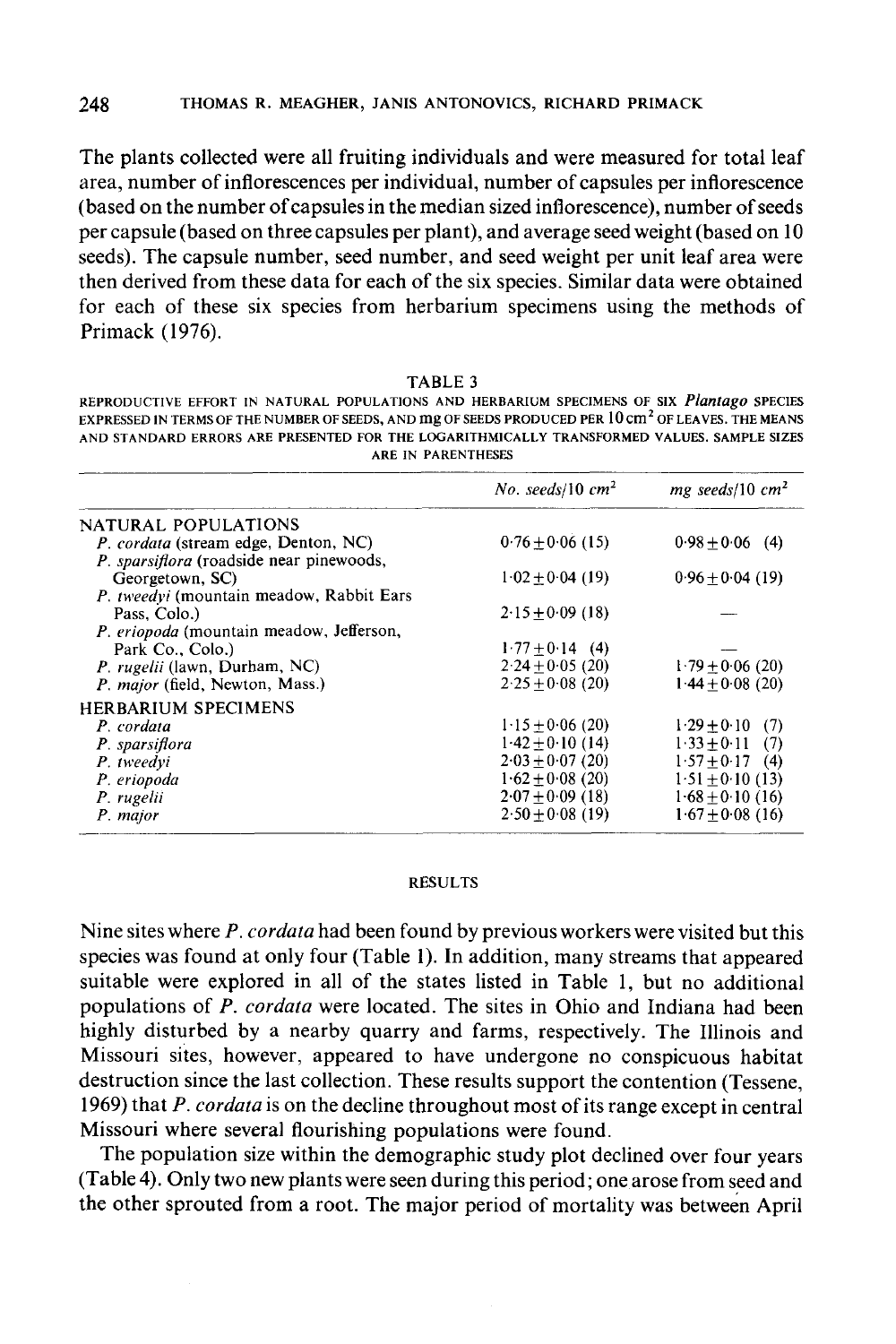| Year | $\%$<br>No. of |                  | Mean number of                                       | Mean number of leaves |               |  |
|------|----------------|------------------|------------------------------------------------------|-----------------------|---------------|--|
|      | plants         | <b>Flowering</b> | <i>inflorescences</i><br>per flowering<br>individual | <i>Flowering</i>      | Non-flowering |  |
| 1974 | 54             | 74               | 5.08                                                 | $11-0$                | 6.2           |  |
| 1975 | 49             | 65               | 3.27                                                 | $9-0$                 | $5-7$         |  |
| 1976 | 23             | g                | $1-00$                                               | 6.5                   | $5-4$         |  |
| 1977 | 19             |                  | 1.50                                                 | $7-0$                 | 4.9           |  |

TABLE **4**  NUMBER OF PLANTS, PERCENT INDIVIDUALS IN FLOWER, MEAN NUMBER OF INFLORESCENCES PER FLOWERING INDIVIDUAL, AND MEAN NUMBER OF LEAVES PRESENT ON FLOWERING AND NON-FLOWERING PLANTS IN *Plantago cordata* AT THE DEMOGRAPHIC STUDY PLOT ON BEAVER DAM CREEK

1975 and April 1976. The difference in size between surviving (8-38 leaves) and nonsurviving individuals (7.25 leaves) between these periods was not significant  $(t_{47} = 1.323; p < 0.2)$ : mortality was essentially random with respect to size. During the study period there was a general reduction in plant size in terms of leaf number (Table 4 and Fig. 2), inflorescence number (Table 4 and Fig. 3) and percentage of



Fig. 2. Leaf number per plant in successive seasons at the demographic study site.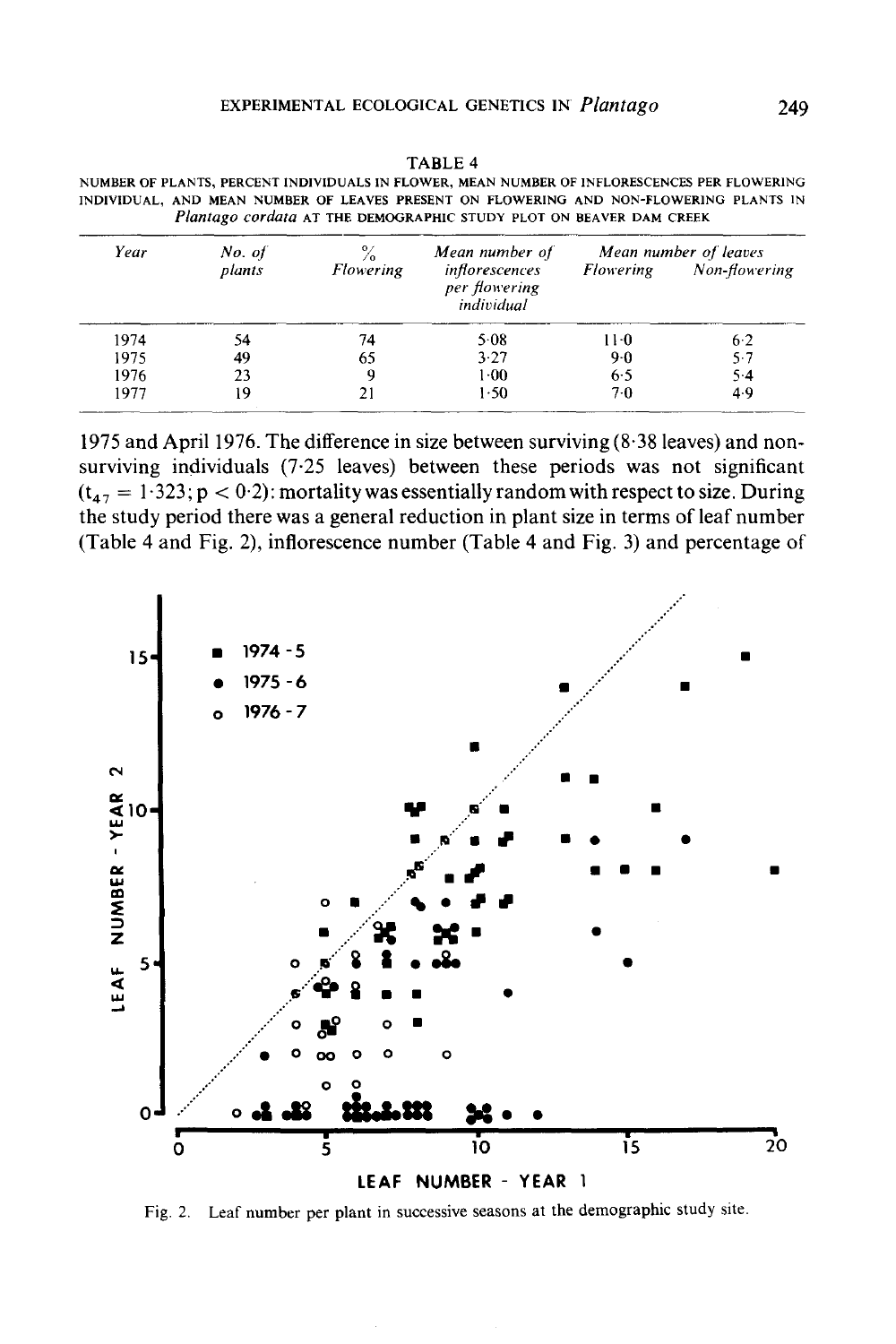

Fig. 3. Inflorescence number per plant in 1974 and 1975 at the demographic study site.

plants in flower (Table 4). This drop in flowering occurred in spite of the fact thai the plants were older and at a lower density each year.

The overall population census gave the following results: 1976, 808 individuals; 1977, 597 individuals; 1978, 556 individuals. The population had declined much less than in the demographic study plot.

In the phytotron study, there were significant differences between the upstream (U), midstream (M) and downstream (D) populations (Table 5). Much of the difference between the three populations is to be found in the seedling characters: D in particular appears to differ greatly from U and M in that D seedlings had fewer and smaller leaves. The overall size of the D leaf blades remained significantly smaller than those of U and M through the second set of measurements. The D leaves were significantly narrower than leaves from U and M throughout the experiment. The number of inflorescences per plant increased towards the downstream population, whereas number of leaves decreased, suggesting a cline of increased reproductive effort in populations from further downstream.

There was significant variation between families within populations for 14 of the 15 characters (Table 5). This indicates that there exists a detectable level of genetic variation for these characters within *P. cordata.* 

The reproductive effort studies on field-collected and herbarium material showed that *P. cordata* and *P. sparsiflora,* two species which are regarded as rare, had the lowest reproductive effort in both the field and herbarium data (Table 3). The weedy species *P. rugelii* and *P. major* had the highest reproductive efforts.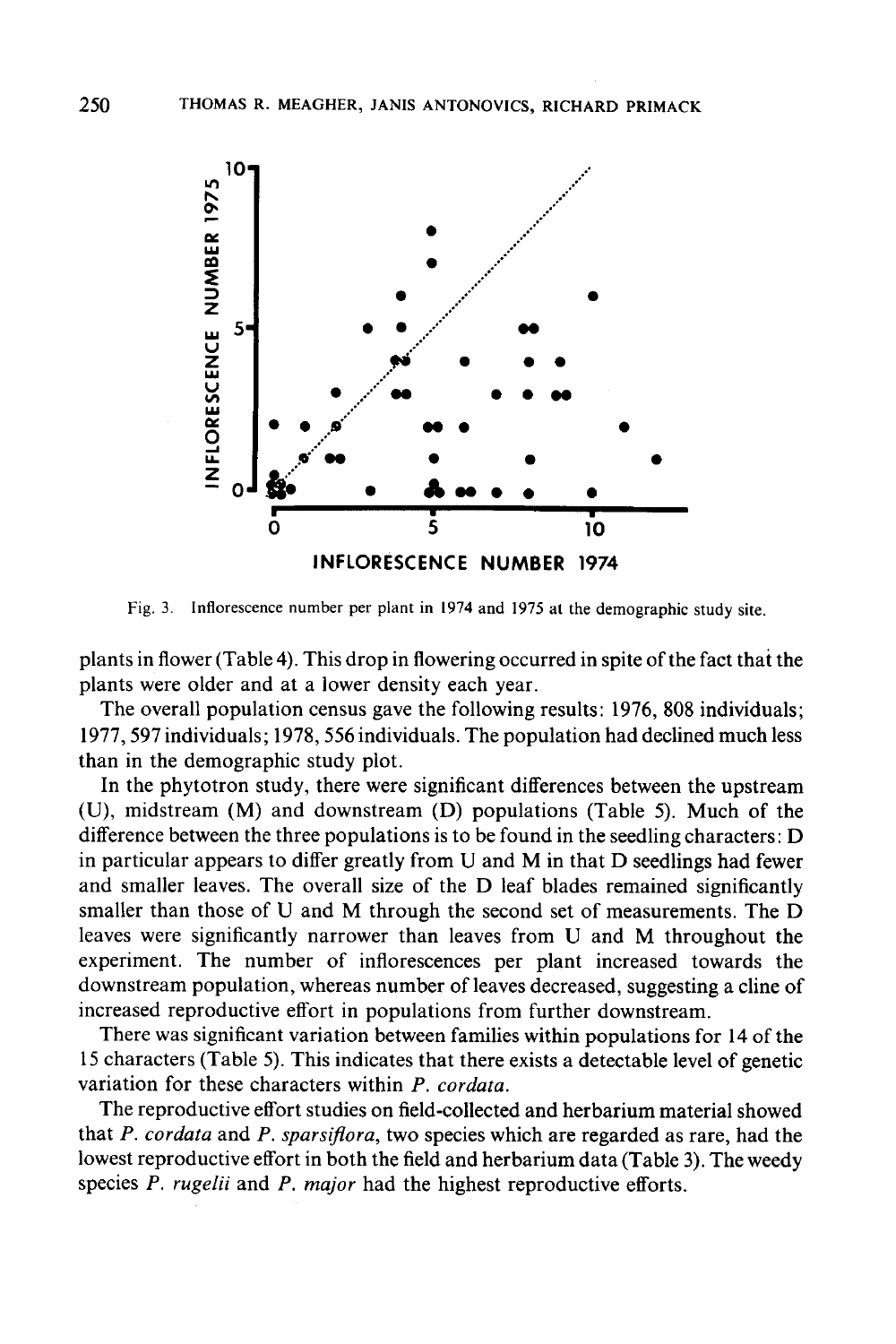**MEANS AND STANDARD DEVIATIONS FOR THE FIFTEEN CHARACTERS IN U, M, AND D. GROUPS OF MEANS UNDERLINED ARE NOT SIGNIFICANTLY DIFFERENT ACCORDING TO GABRIELS STP AT THE 0'05 SIGNIFICANCE LEVEL. SAMPLE SIZES ARE INDICATED IN PARENTHESES AT THE HEAD OF THE FIRST THREE COLUMNS. SIGNIFICANCE OF DIFFERENCES BETWEEN FAMILIES WITHIN POPULATIONS BASED ON F RATIO (55 AND** 177 **DEGREES OF FREEDOM) FOR BETWEEN AND WITHIN FAMILIES** 

|                      | U(117)                 |          | M(97)     |      | D(15)     |          | Significance of                                       |
|----------------------|------------------------|----------|-----------|------|-----------|----------|-------------------------------------------------------|
|                      | Ã                      | sd       | $\bar{x}$ | sd   | $\bar{x}$ | sd       | differences between<br>families within<br>populations |
| Leaf number 1        | 4.9                    | 0.42     | 4.7       | 0.58 | 4.4       | 0.51     | $1.55*$                                               |
| Leaf length 1        | 5.7                    | $-44$    | 5.5       | 1.55 | 4.3       | 1.35     | $2.43***$                                             |
| Leaf width 1         | 2.5                    | 0.66     | 2.6       | 0.76 | 1.8       | 0.51     | $2.06***$                                             |
| Petiole length 1     | $1-2$                  | 0.46     | 1.2       | 0.48 | 0.9       | 0.41     | $2.77***$                                             |
| Leaf number 2        | 6.5                    | $-41$    | 6.6       | 1.38 | 6.9       | $1 - 30$ | $1.70**$                                              |
| Leaf length 2        | <u> 19.9</u>           | $3 - 84$ | 20.5      | 4.40 | $17-8$    | 3.91     | $2.20***$                                             |
| Leaf width 2         | 7.7                    | $-62$    | 7.9       | 1.81 | 6.7       | 0.47     | $1 - 22$                                              |
| Petiole length 2     | 8.8                    | 2.56     | 9.1       | 2.67 | 7.5       | 2.34     | $3.10***$                                             |
| Leaf number 3        | 21.6                   | $10-6$   | $21 - 2$  | 9.76 | $19-8$    | 12.8     | $1.68***$                                             |
| Leaf length 3        | 19.4                   | 4.33     | 19.8      | 4.72 | 20.2      | 3.95     | $1.53*$                                               |
| Leaf width 3         | 5.5                    | 1.28     | 5.8       | 1.50 | 4.9       | 0.81     | $2.17***$                                             |
| Petiole length 3     | 9.3                    | 3.03     | $9-4$     | 3.41 | $10-1$    | 2.48     | $1.34*$                                               |
| Inflorescence number | $\overline{2 \cdot 1}$ | 2.82     | 2.9       | 2.98 | 4. I      | $3-01$   | $2.11***$                                             |
| Rosette number       | $\overline{2.8}$       | 1.89     | 2.9       | 1.82 | 2.4       | 2.41     | $1.80***$                                             |
| Petiole pigmentation | 2.2                    | 0.71     | 2.2       | 0.68 | $2-1$     | 0.52     | $2.23***$                                             |

The results of the transplant experiments (Table 2) confirmed that *P. cordata,* if transplanted as an adult, could persist, flower and set fruit in several areas beyond the specific locality where it was found. However, seedling establishment was not observed in any of these transplant sites. More general observations indicated that *P. cordata* is easy to grow both as a greenhouse and garden plant without the requirement for submergence or a specialised watering regime. The species could also grow in standing water. It could be regenerated from root cuttings and from petiole stalks pretreated with IAA (indole 3 acetic acid) (cf. Wu & Antonovics, 1975).

#### DISCUSSION

*P. cordata* is listed as an endangered species by the US Department of the Interior (1976) and there is no question that the species is on the decline and becoming restricted to a few widely scattered localities from what was formerly a very widespread distribution. It has become extinct in several states and in others is represented by only one or two localities. Tessene (1969), in an extensive review of the species, records 76 collection localities for the 60-year period from 1840-1900, and only 39 from 1900-1960 in spite of the greatly increased collection rate this century. Tessene (1969) failed to find it in 15 out of 22 sites where it had been collected before, and in our study we failed to find it in five out of nine sites.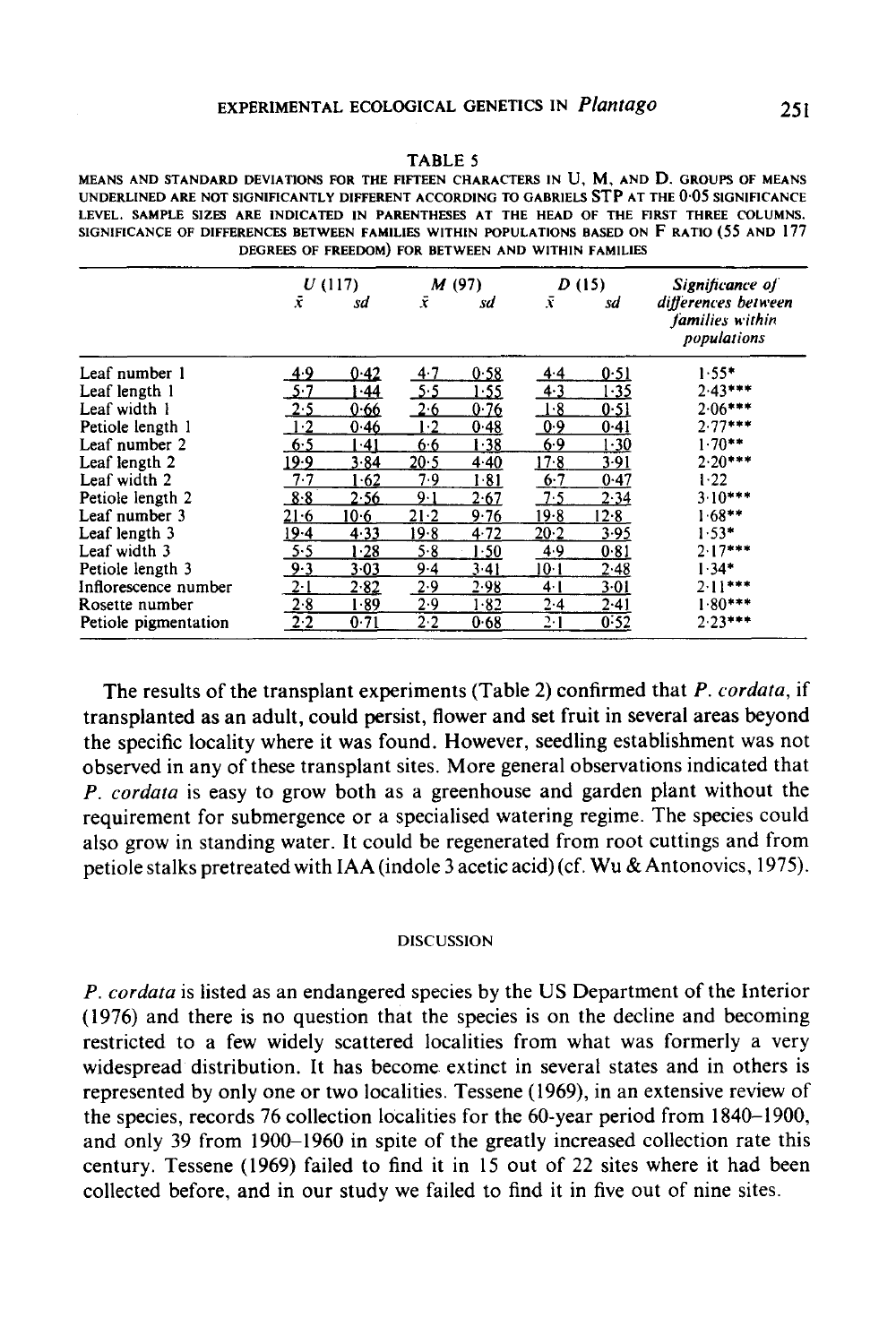At our study site in North Carolina, a general population census was only carried out over two years, in which the population declined by 31  $\frac{9}{10}$ : however, little can be concluded from this since the study was short-term and no life-history data were obtained with which a population projection might be made. On the particular gravel bar on which detailed demographic studies were carried out, the local subpopulation showed a marked decline. The gravel bar remained superficially unchanged, but there were presumably local changes in substrate composition, water level, or canopy, which were responsible for the decline. Given also the general physical instability of gravel bars, we are left with the view of *P. cordata* as a plant living in a locally unstable habitat. At the local level, subpopulations are probably subjected to frequent extinctions.

The reasons for the decline of any species can be viewed at two levels, namely ecological and evolutionary, i.e. we can ask what factors are responsible for the decline in the population and what are the nature of the evolutionary changes that the species might undergo in response to such a decline. From an ecological viewpoint it is,clear that destruction of the habitat is responsible for many of the population extinctions: Tessene (1969) makes an impressive list of such changes. They fall into two categories, namely destruction of stream systems (drainage, ditching, damming and rerouting), and clearing of surrounding woodlands (to make pastures, fields, university campuses, and housing developments). The detrimental effect of such clearance is not exposure to full sun since *P. cordata* is found at times growing in open areas. For example, localised clearing of trees around the Bridge on Beaver Dam Creek has resulted in large, vigorous plants in that area. Instead the effects are probably the result of a changed hydrology. There is an increased frequency and intensity of severe flooding and scouring, and more generally an increase in erosion followed by silting up of formerly rock-bottomed streams. The effects of these on *P. cordata* are probably serious, since it is a broadleaved plant that offers much resistance to flowing water: on Beaver Dam Creek after storms we have seen the leaves become very shredded. It also relies on fibrous roots which clasp rocks for maintaining a foothold when streams flood. Clearly changes in the substrate, an increase in flow rate, or physical destruction of the rocky areas in which it grows will result in plants being destroyed.

Of particular interest is the fact that in some areas where *P. cordata* has disappeared (e.g. Port Huron, Michigan: Tessene, 1969; Missouri sites: present study) the habitat appears superficially still suitable for the species. Here its disappearance may be related either to clearance of woods within the same watershed or other direct pollution effects. That such indirect habitat destruction may be important is very pertinent to establishing sufficiently large areas within which the species could be conserved. In general such 'cryptic' habitat destruction may be far more common than we realise.

Given that populations may be frequently destroyed it is still pertinent to enquire why the species does not re-establish in new areas. Although Tessene (1969) states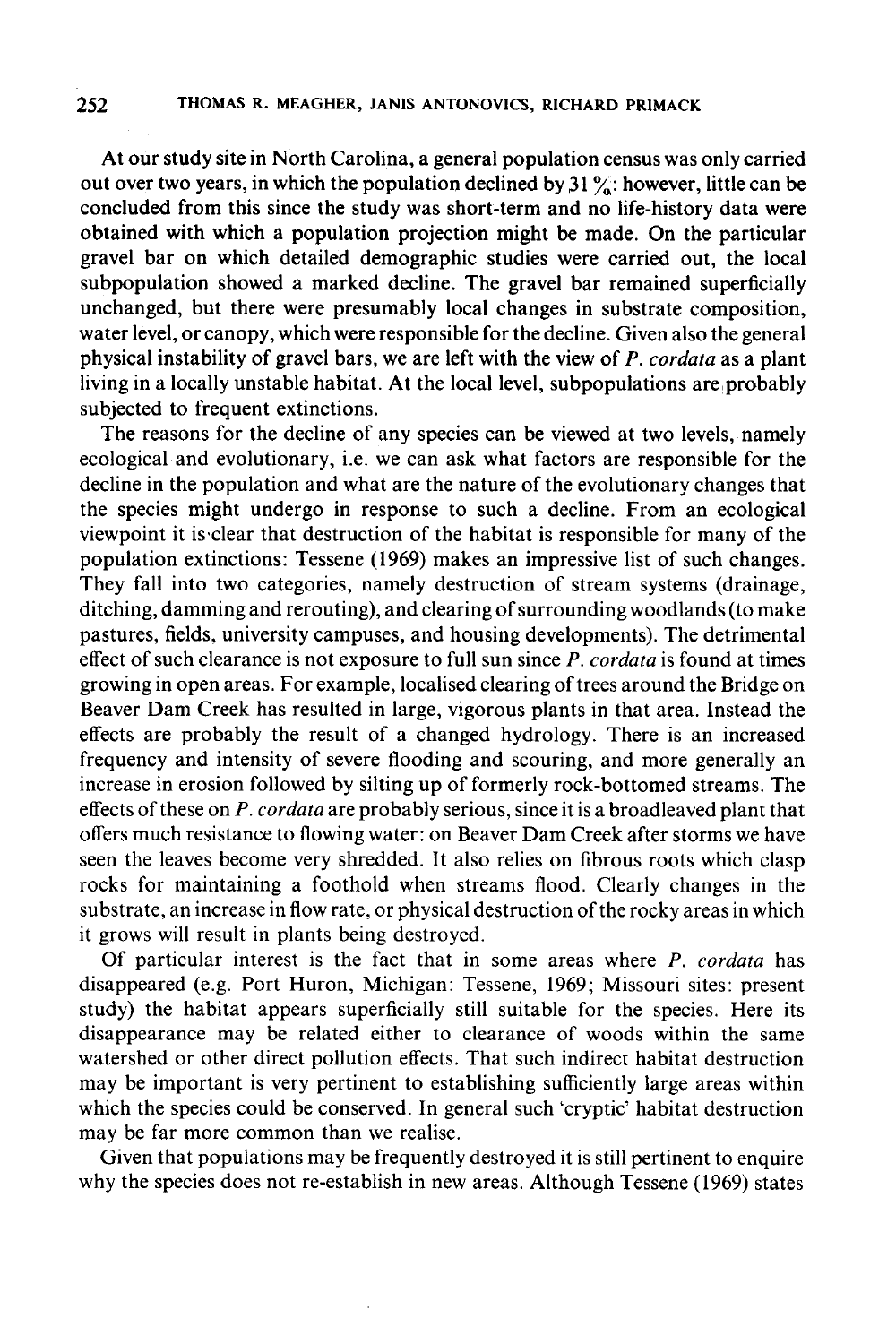the species has an ~apparent lack of ecological plasticity', our transplant experiments suggest that the species could survive in a fairly wide range of habitats. This is supported by the ease with which the plant can be grown under a wide range of conditions. However, in nature, the survival of the species over long periods of time will depend on the formation of new populations in different streams. Yet the establishment of a population on a stream is probably a relatively uncommon event, being dependent upon seed transport from other streams. There are several difficulties inherent in this. First, seeds of P. *cordata* have a limited dormancy period (Tessene, 1969); only three out of thirty seeds germinated after having been dried and stored for three months, in contrast to seeds of other *Plantago* species which showed about 90  $\frac{90}{6}$  germination following the same treatment (Primack, 1976). Tessene (1969) states that the seeds live 'only about a month in storage at  $40^{\circ}F$ ' (4.5 °C). This implies that seeds of *P. cordata* must become established as seedlings within a few weeks of being shed. Secondly, the seeds are adapted to water dispersal, in that the two seeds from one capsule remain attached to a spongy placenta. They are therefore well suited to re-establishment within the same river-system, but otherwise have no special mechanism for dispersal across land between streams. Thirdly, such transport between streams would probably have been carried out by large animals and the habitat destruction mentioned earlier would have the synergistic effect of increasing distances between suitable habitats and inhibiting the movement of seed-transporting mammals. And finally, *P. cordata* produces relatively few seeds. In fact it has the fewest seeds per plant and lowest reproductive effort of any *Plantago* species studied (see also, Primack, 1976).

The low reproductive effort of *P. cordata* as well as of *P. sparsiflora,* another rare species from the coastal plain of the Carolinas, raises the question of whether the process of extinction, in that it produces a protracted period of decline in population numbers, has led to the evolution of delayed reproduction and low reproductive effort, as would be predicted from basic theory of life history evolution (Cole, 1954). While this possibility cannot be readily dismissed, at least in the case of *P. cordata,*  there are good reasons for predicting a low reproductive effort on purely ecological grounds. There are demands on the species to produce extensive roots for anchorage, to produce large, broad leaves for light interception since it often grows in shade of woodlands, yet its probability of establishment by seed seems highly risky: under these conditions a low investment in reproduction in any one year would be favoured. If the low reproductive effort is in any sense the result of population decline, it is probably at the level of the local subpopulation : at this level there would be selection for persistence and a protracted reproductive output? With regard to *P. sparsiflora,* we know little of its biology: it too is a wetland species, occurring on the coastal plain wet savannahs. The populations we have found have been from roadside drainage ditches. Otherwise the ecology of this species is likely to be very different from that of *P. cordata* and it would repay further study.

Where species have long life-spans and low reproductive rates, an increase in adult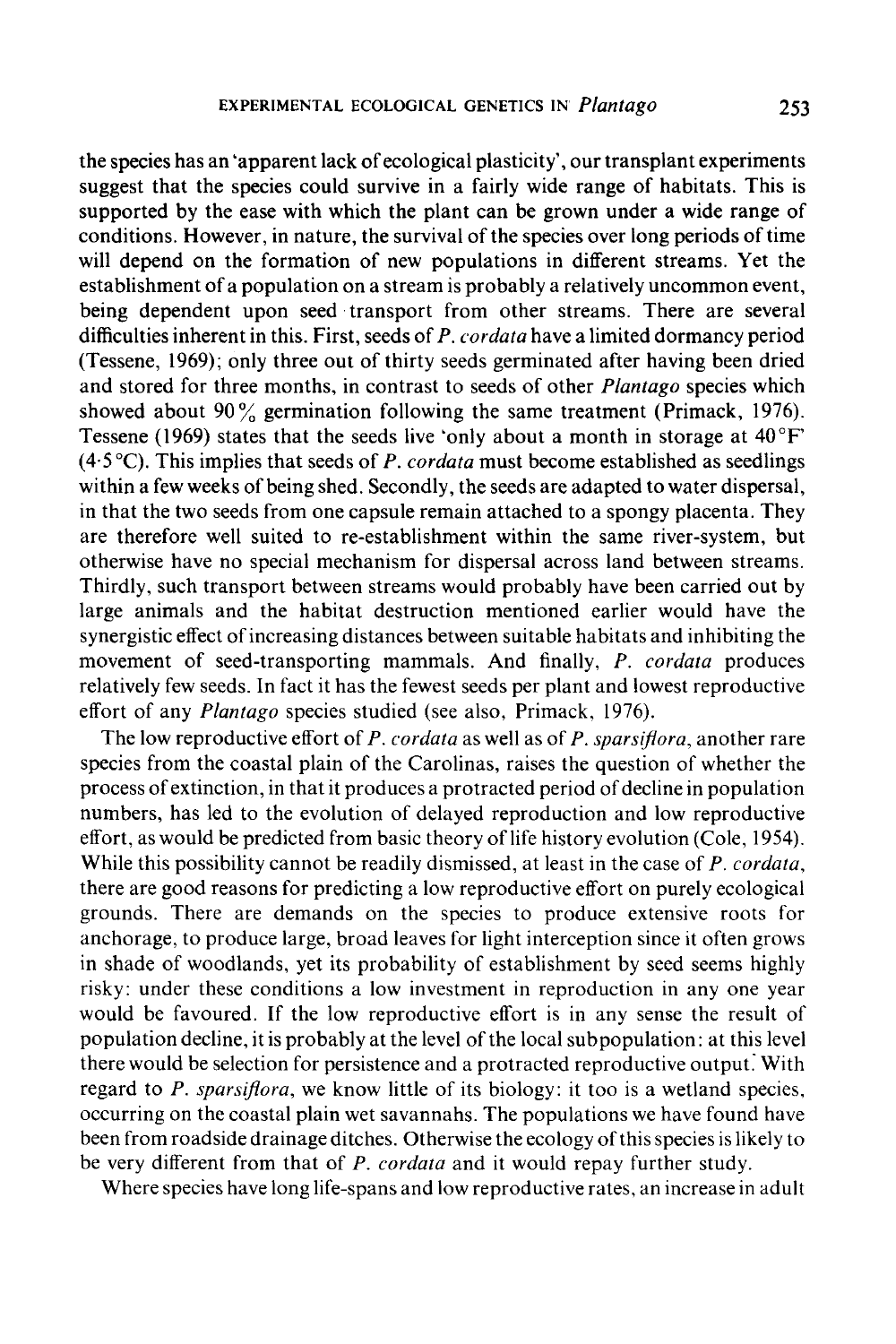mortality can be disastrous for population numbers. In this regard there are remarkable, almost uncanny, parallels between the population biology ofP. *cordata*  and the Californian condor, *Gymnogyps californianus* (Mertz, 1971). Both species were widespread and common in the early 1800s but are now highly localised and endangered; both species are large *(P. cordata* may have leaves reportedly as long as I m, the largest of any plantain species); both species have low reproductive rates and produce few large seeds/eggs; both species are potentially long-lived (although definitive data on *P. cordata* are scant in this regard). It is therefore likely that species with long life-spans and low reproductive rates are in greater danger of extinction in both plants as well as animals.

It has been frequently postulated that rare species are in some sense genetically depauperate, so that although there may be no particular pressures on them to evolve, they are nonetheless 'losers' in the evolutionary race. The few studies on this subject have provided no convincing evidence for this. For example, Babbel  $\&$ Selander (1974) found that several edaphically restricted species in Texas had not much lower levels of genetic variation than did closely related species occupying a wider range of habitats. The present study has also revealed both population differences and family differences in a number of morphological traits that are in all likelihood genetically based. Although the possibility of maternal effects cannot be excluded in analyses based on seed collected in the field by female parent, it seems unlikely that such effects by themselves would produce population and family differences of the magnitude observed. Moreover, *P. cordata,* although capable of self-fertilisation (Tessene, 1969; and we have seen isolated individuals set seed in the greenhouse), is highly protogynous; outcrossing certainly occurs frequently in nature. The results therefore suggest that in spite of its rarity, *P. cordata* is not devoid of genetic variability: indeed within populations it is variable for almost every character studied and the differences between populations indicate a degree of localised adaptation that would have been surprising twenty years ago (see Antonovics, 1971). Tessene (1969) concludes on the basis of general observations that there is a 'lack of morphological variability in *P. cordata* throughout its range.' However, the genetic studies reported here show that there is considerable genetic variability for morphological traits.

The evidence of genetic variation begs the question of whether this variation is likely to be useful in the evolutionary survival of the species in response to its changed habitat. The localised differentiation that has occurred is probably important. The downstream population was found in the most extreme disturbed habitat, and it was most different from the midstream and upstream populations which were growing in habitats more "typical' for *P. cordata.* Its smaller leaves and greater reproductive effort are adaptive for a habitat with greater light intensity, possibly greater flooding, and perhaps greater population turnover.

However, it seems unlikely that *P. cordata* can adapt to the large-scale habitat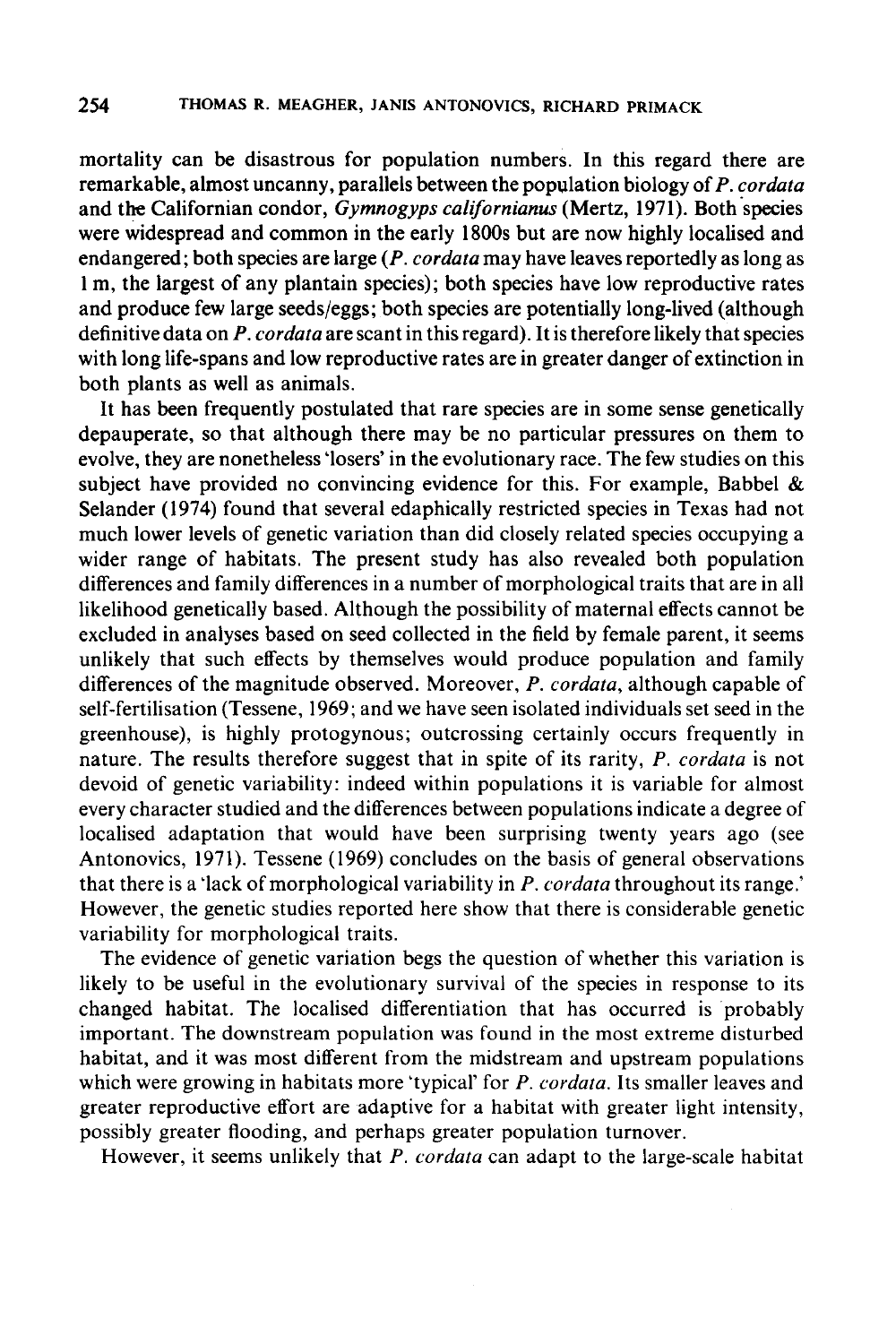destruction that has taken place. Indeed its disappearance is evidence that it has not done so. Such habitat destruction seems to have been more drastic and to have occurred at too great a rate for evolutionary change to keep pace. This is particularly true since the evolutionary changes would have to be complex and would entail important conflicts. For example, increasing its probability of dispersal to new habitats would require a greater seed output. If this were achieved by an increase in resources devoted to reproduction, then presumably there would be a corresponding decrease in leaf area (and hence reduced photosynthesis in what often is already a very shaded habitat) or decrease in root production (and hence reduced anchoring to the substrate). The relative importance of these various pay-offs remains to be quantified, but they would undoubtedly be severe: even within Beaverdam Creek conflicts are seen at the population level between inflorescence and leaf number. If the greater seed output were achieved by partitioning differently resources currently available for reproduction, this would require reorganisation of the placental attachment point that serves as a float and a decrease in seed size. This in turn would have serious consequences. The large seeds are clearly an adaptation to rapid establishment under low light intensity in a shifting river system. Their lack of dormancy is also a clear adaptation to rapid establishment in early spring when water levels and temperatures are moderate and the canopy is not completely closed: partial dormancy with precise control of germination is therefore also unlikely to be adaptive. In the stable stream environments of mature forests, these conflicts are not serious, but when mortality is increased and dispersal becomes more difficult, they become almost insurmountable.

In addition to these difficulties, the species would have to undergo concomitant physiological adjustments and changes in relation to new competitive stresses it may meet. For example, *Plantago rugelii* is frequently a coloniser of semi-open, flood plain areas near creeks. It would presumably serve as a powerful competitor, reducing the probability of *P. cordata* occupying this particular niche. The only evolutionary escape we can visualise is in the direction of plants similar to those in the downstream population at Beaver Dam Creek, i.e. plants in more open habitats, with less premium on leaf area, greater photosynthetic rates and therefore an ability to maintain anchorage, reduced resistance to water flow, and increased seed production. However, it must be emphasised that the species as a whole, or indeed a population, cannot sense its own extinction in any mechanistic sense. There is no particular reason why a population that is declining should undergo any more rapid evolutionary change than one which is constant or even increasing in size: the processes of reproduction and mortality are universally present in all populations. Therefore those individuals which maximise their genetic contribution to future generations relative to that of others (by increasing reproductive output and/or decreasing mortality) will be favoured. There is no *a priori* reason to believe that such differential contribution will be greater in a declining or an increasing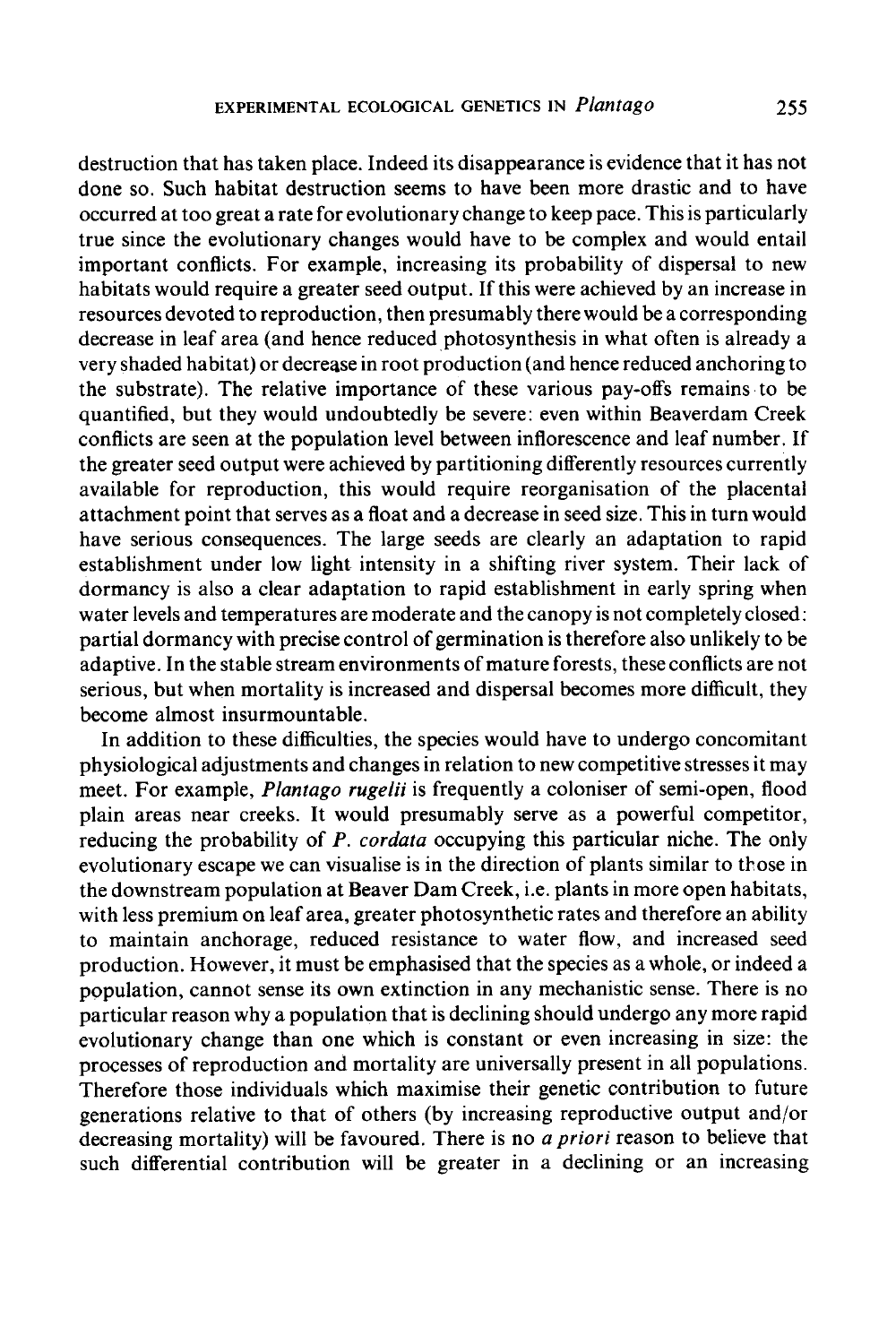population. Looked at from a broad evolutionary context, extinction is an integral part of the normal evolutionary process, and is not necessarily dependent on drastic environmental change (Van Valen, 1973). One would therefore not anticipate accelerated evolutionary rates in response to declining population size. These arguments also apply in general terms in situations where the population decline is associated with a change in the environment. An altered environment would stimulate evolutionary change regardless of whether the population expands or declines, since now in both circumstances new and different gene combinations would be favoured.

The conservation of *P. cordata* in a greenhouse or botanical garden context should generate no real difficulties. Nor would it seem particularly difficult to reestablish the species in particular streams in view of the relative success of our transplants. Clearly one would like more information about the substrate requirements and hydrological characteristics of appropriate streams, and more information on precisely how specialised the conditions have to be for germination and establishment. But in spite of its rarity it is a flexible and durable species.

We have largely been concerned here with the causes of rarity and extinction, rather than with justifying why a particular species should be conserved. Nevertheless it is appropriate to mention that *P. cordata* is a unique native North American species of *Plantago.* It is the only true semi-aquatic member of the genus in North America, it has many unique morphological features, it is an impressive plant with giant leaves that has considerable horticultural interest, it belongs to a group with herbal and medicinal properties, and it is in a highly diversified genus that is in itself interesting from an evolutionary standpoint (Stebbins & Day, 1967). It is also the one rare plant species that has been the object of considerable scientific study both here and by Tessene (1969). It would therefore be very regrettable if this 'great species of *Plantago...* of an incredible magnitude,' as it was described in 1773 by William Bartram (Harper, 1945), one of the early plant explorers, should remain only as an ignoble herbarium specimen.

# ACKNOWLEDGEMENTS

The authors would like to thank L. Wu for his assistance in the field work, and L. Reinertsen Meagher for her helpful comments on an earlier draft of the manuscript. T. Meagher and R. Primack were supported during this research by National Institute of Health Graduate Traineeships through NIH grant No. GM02007-08 administered by the University Program in Genetics of Duke University. The phytotron studies were supported by National Science Foundation Grants No. GB-28950-1A and No. BMS71-00947-A02. The field work was supported by National Science Foundation grant No. GB35470 to J. Antonovics.